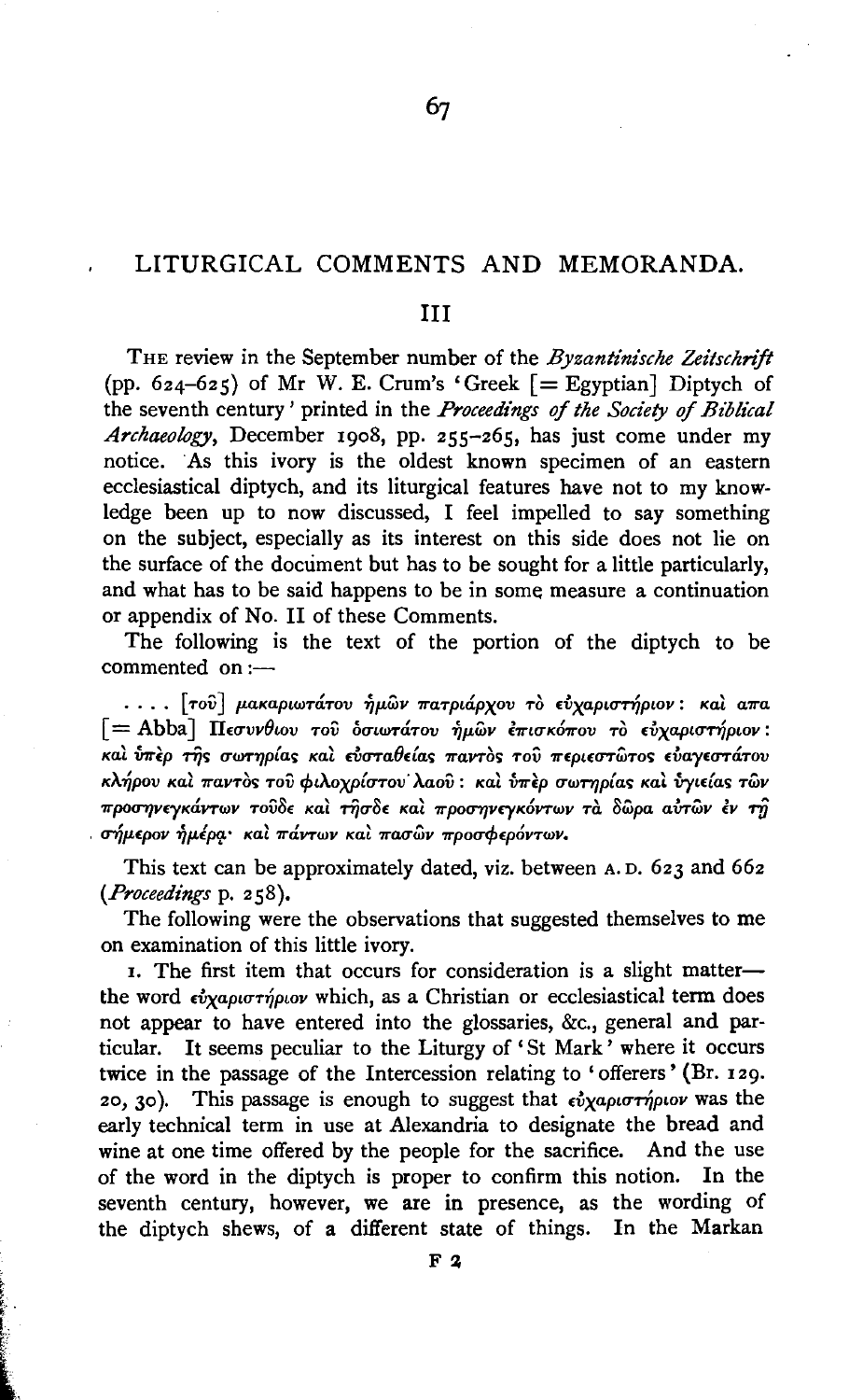## **68 THE JOURNAL** OF THEOLOGICAL STUDIES

Intercession it is still used for the actual offerings of the 'offerers ', the people ; whilst in the diptych it is reserved for the patriarch of Alexandria and the local bishop. At what time the offering of the bread and wine by the people to "be used in the mass ceased at Alexandria, there is no specific and indubitable evidence to shew. There is, I think, some indication that the practice may have been discarded there already as early as about the middle of the fourth century, and at Antioch by the time of St Chrysostom.

The idea underlying the use of *ευχαριστήριον* in this diptych of the seventh century seems to indicate the existence of a practice at that date of conventionally assigning a particular offering or host as that of the patriarch and another as that of the local bishop, the living heads of the Christian community, such appropriation being expressive of ecclesiastical communion with these absent hierarchs and spiritual pastors, who are thus honoured with something more than mere mention by name. This would be quite in accordance with the usual style of developement in such things, from plain matter-of-fact practice to fictive or ideal refinements.

2. The part of the diptych-text (from  $\kappa a \hat{i}$   $\delta \hat{r} \hat{k}$   $\sigma \omega \hat{r}$   $\eta \rho \hat{i}$ as to the end) which concerns ' offerers' is more interesting as raising questions the answers to which may carry with them all sorts of consequences. If we are to understand this passage of the diptych it is necessary to go back first to the corresponding passage of the Intercession in the Liturgy of' St Mark' (Br. 129. 2o-32) and endeavour to understand what is the real character of this latter, to which (to the exclusion of the passage of the diptych) our attention for the moment is to be directed. In the July number of *J. T. S.* (pp. 597-598) I pointed out how the text of the Markan Intercession as to 'offerers ' had at some time undergone modification under the influence of the Hierosolymitan Liturgy of 'St James'. The case as to this prayer for 'offerers' in 'St Mark ' is really more complex than was there formally stated.

To make clear, if possible, the matter to be dealt with, we must first have a table with the texts concerned set out in parallel columns.

3· The first observation that occurs on the following table is this : that the 'altar' in the first two columns (liturgy of Jerusalem) is a different thing, a different conception, from the 'altar' in columns 3 and 4 (liturgy of Alexandria). In the former case it is just a matterof-fact object, the wooden table or stone erection that the people have before their eyes in the church building; in the latter it is the same (presumably) as that mysterious 'sublime altare tuum in conspectu divinae maiestatis tuae' that we know so well, and find so hard to define, in the Roman mass-canon ; in the one case, at Jerusalem, the idea of the 'altar' is earthly, material; in the other, at Alexandria,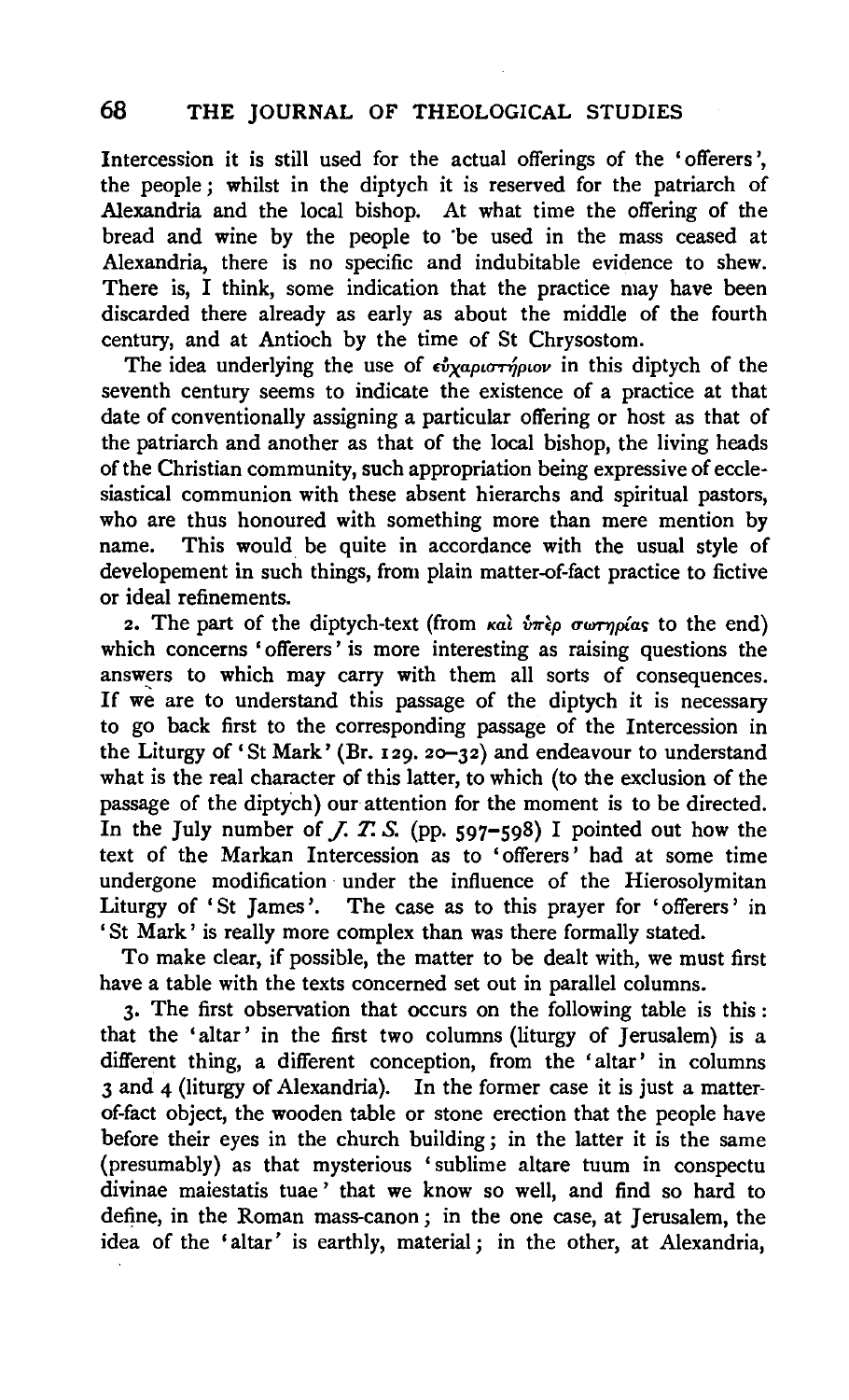| Greek 'St James'                                                   | Syriac 'James'                                                                                                                           | Greek 'St Mark'                                                                                                                                                                    | Coptic 'St Cyril'.                                                                                                                                                                                                                                                                                                                        |
|--------------------------------------------------------------------|------------------------------------------------------------------------------------------------------------------------------------------|------------------------------------------------------------------------------------------------------------------------------------------------------------------------------------|-------------------------------------------------------------------------------------------------------------------------------------------------------------------------------------------------------------------------------------------------------------------------------------------------------------------------------------------|
| $(Br. 56. 16-19)$                                                  | $(Br. 91. 26-34)$                                                                                                                        | $(Br. 129. 20-30)$                                                                                                                                                                 | $(Br. 170. 37-171. 8).$                                                                                                                                                                                                                                                                                                                   |
| "Ετι μνησθήναι καταξί-<br>ωσον Κύριε<br>και των τας προσφορας      | Remember also,<br>O Lord.<br>those who have offered                                                                                      |                                                                                                                                                                                    |                                                                                                                                                                                                                                                                                                                                           |
| προσενεγκάντων                                                     | the offerings                                                                                                                            | Τῶν προσφερόντων τας θυσίας, τας προσ-<br>φοράς, τα εύχαριστήρια                                                                                                                   | The sacrifices, the oblations, the thank-<br>offerings of them that offer honour and<br>glory to Thy holy name.                                                                                                                                                                                                                           |
| <i>έν τη σήμερον ήμέρα</i><br>έπὶ τὸ ἄγιόν σου                     | at Thine holy                                                                                                                            | πρόσδεξαι ό Θεὸς εἰς τὸ ἄγιον<br>καὶ ἐπουράνιον καὶ νοερόν σου                                                                                                                     | receive upon Thy<br>reasonable heavenly                                                                                                                                                                                                                                                                                                   |
| θυσιαστήριον                                                       | altar                                                                                                                                    | θυσιαστήριον                                                                                                                                                                       | altar for a sweet smelling savour,                                                                                                                                                                                                                                                                                                        |
| καὶ ὑπὲρ ῶν ἕκαστος<br>προσήνεγκεν                                 | and those for whom<br>each has offered                                                                                                   | είς τὰ μεγέθη τῶν οὐρανῶν διὰ τῆς                                                                                                                                                  | into Thy vastnesses in heaven, through the                                                                                                                                                                                                                                                                                                |
| ή κατά διάνοιαν<br>έχει και <b>τῶν ἀρτ</b> ίως σοι<br>άνεγνωσμένων | and those who have wished<br>to offer and could not<br>and those who are in any<br>one's mind and those who<br>are now mentioned by name | άρχα <del>γγ</del> ελικῆς λειτουργίας,<br>τῶν τὸ πολὺ καὶ ὀλίγον, κρύφα καὶ<br>παρρησία, βουλομένων καὶ οὐκ<br>έχόντων                                                             | ministry of Thine holy angels and arch-<br>angels : like as Thou didst accept [here<br>mention of sacrifices of Abel, Abraham.<br>and two mites of widow], so also accept<br>the thankofferings of Thy servants.<br>those of the great and the small, the hidden<br>and the open, of them that will to offer and<br>have not wherewithal. |
|                                                                    |                                                                                                                                          | καὶ τῶν ἐν τῆ σήμερον ἡμέρφ<br>τάς προσφοράς προσενεγκάντων,<br>ώς προσεδέξω τα δώρα [&c. of Abel,<br>Abraham, Zaehary, Cornelius, widow<br>with two mites] πρόσδεξαι και αυτών τα | and of them that have offered Thee gifts<br>this day.                                                                                                                                                                                                                                                                                     |
|                                                                    |                                                                                                                                          | εύχαριστήρια, και αντίδος αυτοίς κτλ.                                                                                                                                              | Give them things, &c.                                                                                                                                                                                                                                                                                                                     |
|                                                                    |                                                                                                                                          |                                                                                                                                                                                    |                                                                                                                                                                                                                                                                                                                                           |

 $\mathcal{L}^{\mathcal{L}}(\mathcal{L}^{\mathcal{L}})$  and  $\mathcal{L}^{\mathcal{L}}(\mathcal{L}^{\mathcal{L}})$  . The contribution of  $\mathcal{L}^{\mathcal{L}}$ 

 $\sim$   $\sim$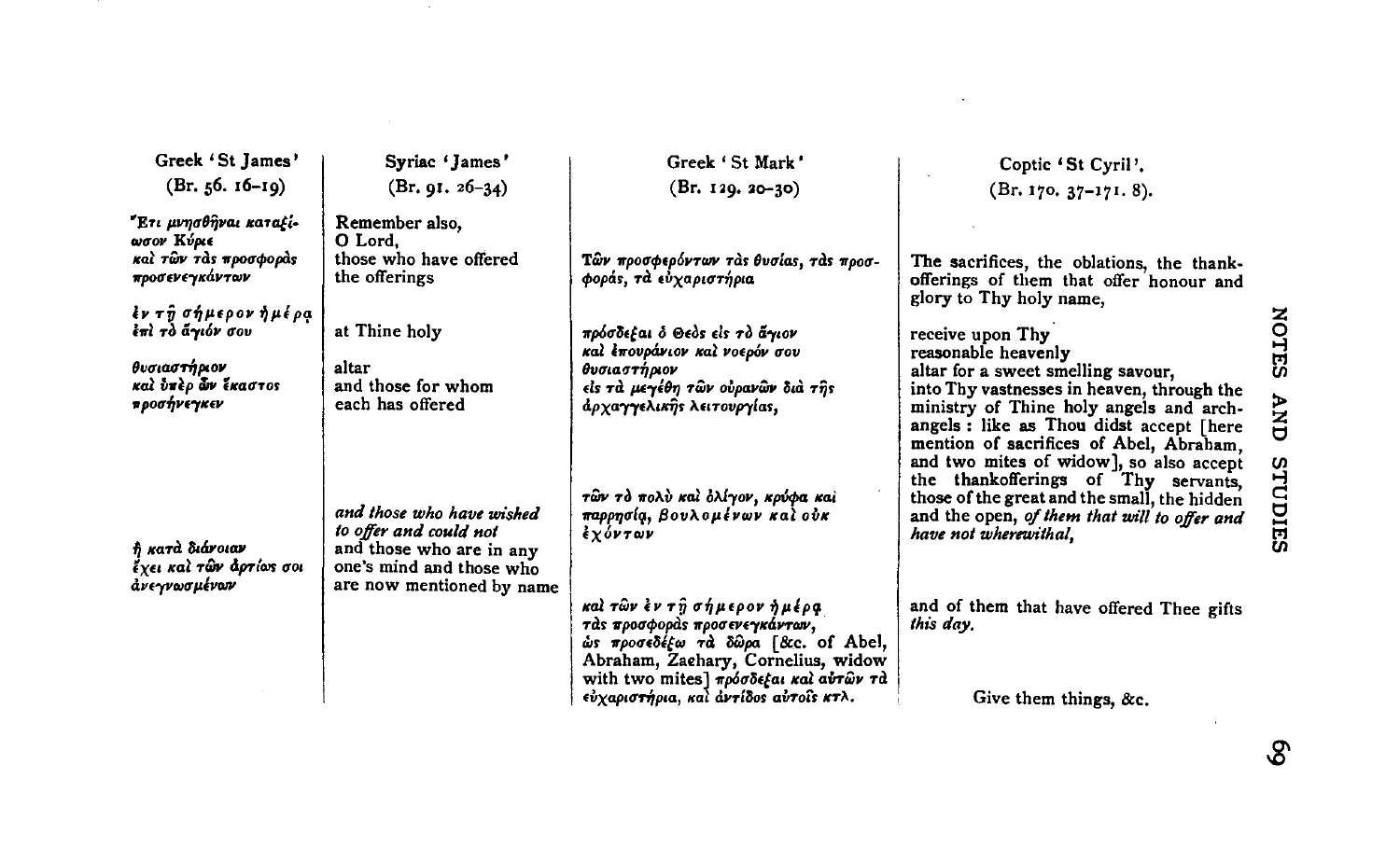### 70 THE JOURNAL OF THEOLOGICAL STUDIES

mystic, spiritual, heavenly. Whatever, then, be the superficial resemblances of wording or idea in these corresponding passages of 'James' and Mark', in this central idea that gives the tone, character, and meaning to the whole they are fundamentally different and further than the poles asunder. This (in part, at least) is what I had in mind to indicate in saying (*J. T. S.* for July, p. 599 n. 1) that the prayer for ' offerers ' in the Markan Intercession shews late and unskilled compilation, what is really proper for the consecrated gifts being made to apply to the offerings of the people (of whatever nature these may have been). An imported text different in conception, that of Jerusalem, has been superimposed on, mixed up with, the ancient and genuine Alexandrian elements ; but still not in such a way, I think, as to make it impossible to disentangle these latter well enough for practical purposes.

4· Two expressions in the Markan Intercession for ' offerers ', that (as I think) belong to the borrowed material, now call for attention. These are (see table)  $\dot{\epsilon}$   $\gamma$ <sup>n</sup>  $\sigma\dot{\gamma}$   $\mu\epsilon\rho\sigma$  in relation to actual 'offerers'; and *flovAoµέvwv kaì ovk εχόντων* in relation to those who fain would offer but have not wherewithal. Of these two expressions the former is found in this connexion in the Greek 'James' (Br.  $56. 17$ ), but not in the Syriac; whilst the latter is found in the Syriac 'James' (Br. 90. 30-31), but not in the Greek. Moreover, these expressions occur in such connexion, so far as I see, in no other liturgy.<sup>1</sup>

Seeing that 'Mark' has both clauses, and Greek and Syriac 'James' each but one, it would seem at the first blush that here ' Mark ' should be the 'source ' for the other two. And yet I doubt if this be so ; indeed decidedly consider it is not so, if it were only on the ground that I find the text of ' Mark ' penetrated with elements clearly original in and proper to 'James ', but have failed to detect in the same way 'Mark' in 'James'. If pressed to say how the exercise of such influence of 'James' on 'Mark' could have come about, I should suggest how the hurryings to and fro and agitations between and in Syria and Egypt on behalf of the great and passioning Monophysite cause in the later part of the fifth century and in the sixth would be proper enough to open the way for liturgical changes and assimilations in Egypt ; whilst it is precisely the Liturgy of St James that, historically considered, is the Liturgy *par excellence* of the Monophysites.

But then a further question would arise. The texts shew that it must have been the Greek 'James' from which the revisers of' Mark' drew their novelties. How comes it that only one of the expressions we are concerned with is found in our present Greek text of' James' whilst the other is found only in the Syriac? Is this a trace of a textual

<sup>1</sup> Of course the numerous liturgies in Renaudot ii come under the 'James' category as later derivatives more or less directly from 'James '·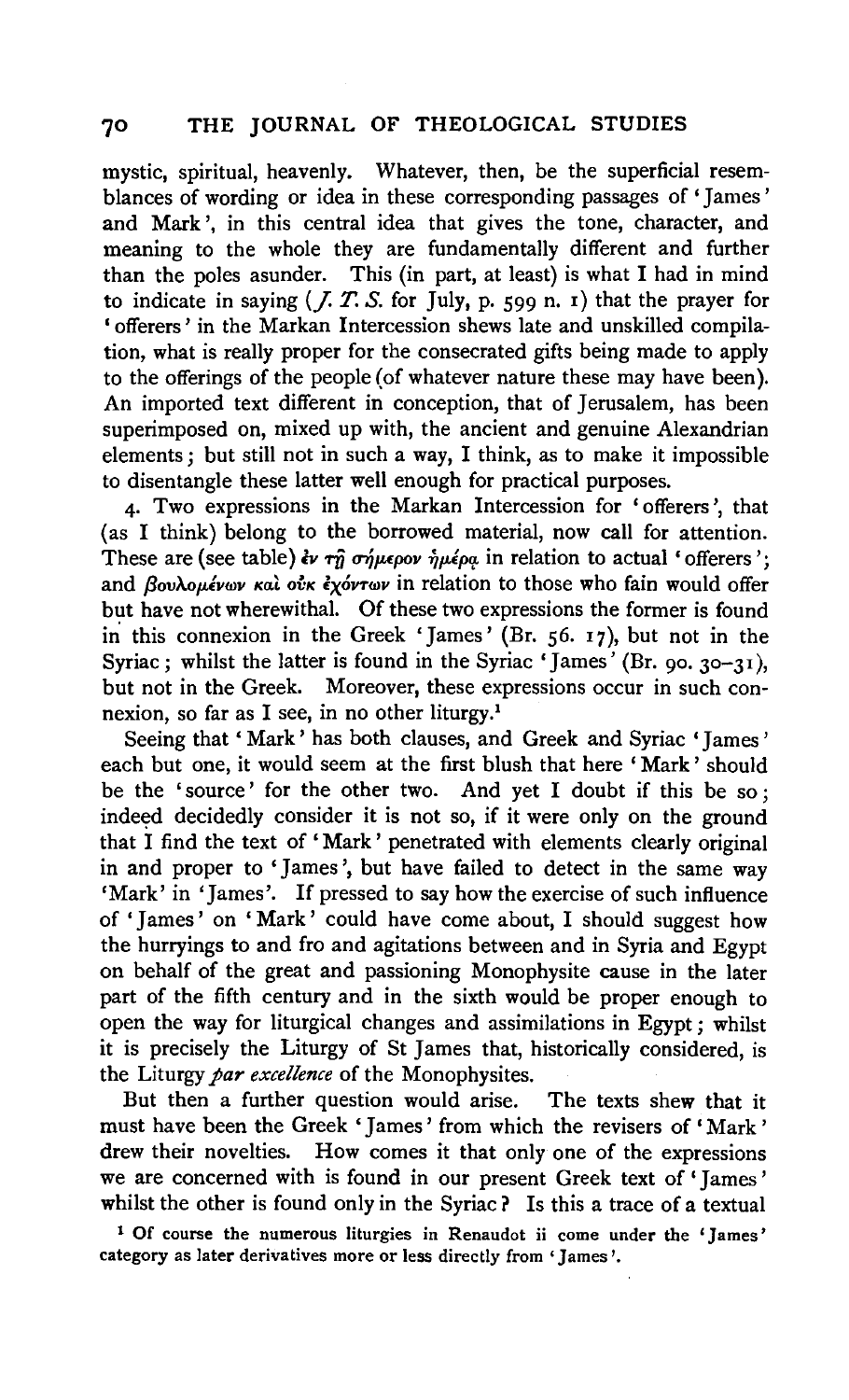change at some time? Does the βουλομένων και ούκ εχόντων refer to the offering not of bread and wine but to money offerings? and is it only a late addition in 'James ', or Syriac 'James ', consequent on change in practice? As we go through the collection of liturgies of the Monophysites in the second volume of Renaudot's Collection we can see how the early Christian idea of the ' offertory ', the people with eye fixed on what is about to take place, and concerned with offering the matter, bread and wine, for the sacrifice, becomes a substantial question of this world's goods, tithes and the like.

It will be said that this is merely asking questions ; but it must be also said that there are so many questions we may usefully raise the answer to which we do not know.

5· I now come to the minutiae of the diptych itself; and the following are the suggestions they call forth.

(a) If I be right (as I believe to be the case) in regard to changes made on the text of 'Mark' by use of 'James', then, seeing that this Egyptian diptych has already one of the two foreign importations mentioned above in § 4, viz. *εν τη σήμερον ημέρα* (cf. *J. T. S. July*, p. 597), and seeing that the diptych dates from 623-662, this would be documentary confirmation of what might be considered antecedently probable as to the date of these textual changes; namely, that they took place in the sixth century or late in the fifth.

(b) The particular combinations in the diptych,  $\hat{v}\pi\hat{e}\rho$  ris *cwrnplas* Ka~ *&UTa8£las* and v1r~p *CTIJYTTiplas Kal. Vyt£las,* do not occur in any Greek mass formulae so far as I can find, though each of the elements is found in other and recurring combinations. And, so far, it looks as if the person responsible for the phrasing of the diptych had, out of the stock of commonplace terms, made his own combinations here.

 $(c)$  Such idea of personal eclecticism is countenanced by other parts of the diptych-text: its  $\kappa a$   $\vec{l}$   $\vec{r}$   $\vec{v}$   $\vec{r}$   $\vec{r}$   $\vec{v}$   $\vec{v}$   $\vec{v}$   $\vec{v}$   $\vec{v}$   $\vec{v}$   $\vec{v}$   $\vec{v}$  and its *cptAoXP{CTTov >..aov.* I do not find *Kal. miVTwv Kal. 1rauwv* in any other liturgical text that can with reasonable certainty be fixed as earlier than our diptych than a deacon's address to the people towards the close of the canon of 'St James'<sup>1</sup>; the address concludes thus :  $\kappa a \hat{v} \pi \hat{\epsilon} \rho$ 

1 In Dr Swainson's four texts (pp. 302-303 ; cf. p. 298 I. 24, the Messina Roll) ; not in the eighth-century text edited by Cozza-Luzi; but seeing that in this latter text the diptychs in full appear as an integral part of the anaphora and are assigned to be said by the priest, I do not think that this absence of the deacon's address would be any valid argument against the antiquity of the address itself; especially as the deacon's 'Catholica' at the same place, peculiar to Syriac ' St James', reads as if a large amplification in detail of the brief deacon's address of the Greek. At a later period the words  $\kappa a$ l  $\pi a\nu\tau\omega\nu$   $\kappa a$ l  $\pi a\sigma\hat{\omega}\nu$  are said by the deacon as a usual termination of diptychs. See the Jerusalem diptychs of c. 1166, Br. 503. 12, and the Byzantine diptych of  $1427-1439$ , Br. 552. 24-25, by which date borrowing and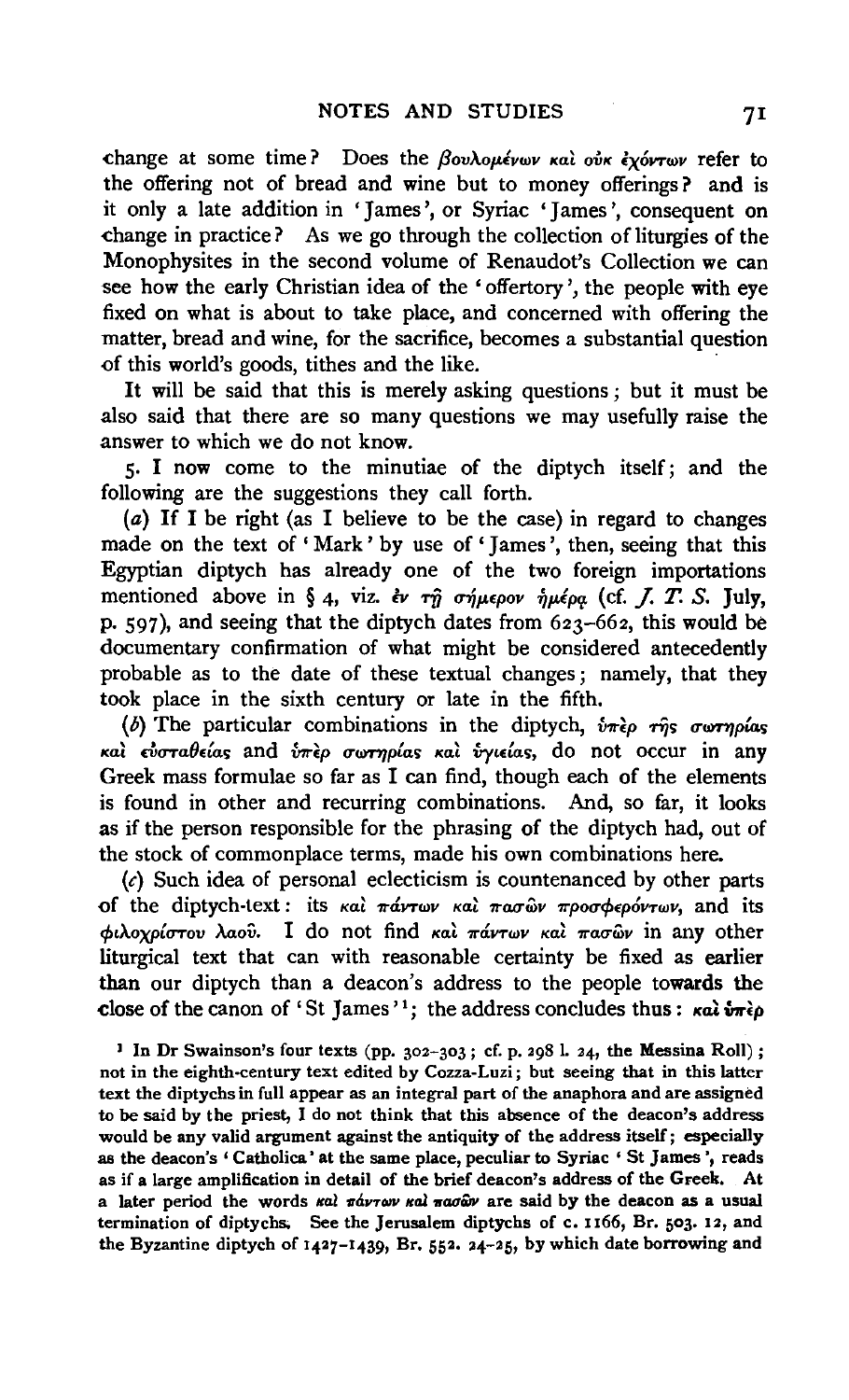$\tau$ ού περιεστώτος λαού και πάντων και πασών, and the people repeat και  $\pi\acute{a}$ vr $\omega\nu$  και  $\pi a\sigma\hat{\omega}\nu$  (Br. 57. 28-32); and it is thus probable that the writer of the diptych had this passage of 'St James' before him. In the liturgy, it may be remarked in passing, the words have simply the general meaning they express; in the diptych-text their meaning is completely changed (with the introduction, I fancy, of a touch of absurdity) by the addition of the word  $\pi \rho \sigma \phi \epsilon \rho \delta \nu \tau \omega \nu$ ; whilst the *1r£pL€UTWTos* M.oii is varied by substituting the adjective *cf>LAoXP{UTov*   $\lambda$ ao $\hat{v}$ <sup>1</sup>

(d) What commends itself to me as the most interesting feature of this diptych is the *τούδε και τησδε*. Hitherto there has been no positive evidence in the East of what I have elsewhere called the parochial use of diptychs for mere commonplace persons which is so well attested in the West. With this diptych in hand we have now documentary evidence of such use, at all events for Egypt. It is true that the diptych now in the Mayer Collection at Liverpool is of this 'parochial' character; but then it is Sicilian, and the mention of Pope Adrian shews that it has Latin affinities, so that it is hard to be sure in this case that Greek ways and usages remain pure and uncontaminated by western ecclesiasticism.

(e) To sum up in a few words the result of my examination of the precious, though certainly not elegant, little ivory published by Mr Crum,

fusion of texts of various liturgies had long been the order of the day in the East no less than in the West, so that nothing can be concluded from this as to early Byzantine practice ; cf. the modern texts of 'Basil' and 'Chrysostom ', Br. *409·*  7-8, 389- 24· 1 This epithet, it would seem, was originally proper to 'St James '· The case

is as follows. It is the word used in the Intercession of 'St James' in reference to the sovereigns, and is, therefore, indubitably early; the corresponding Byzantine term in 'Basil' is  $\epsilon \nu \epsilon \beta \epsilon \sigma \tau \dot{\alpha} \tau \nu \kappa \alpha \lambda$   $\pi \iota \sigma \tau \sigma \tau \dot{\alpha} \tau \nu \kappa$  (Br. 333. 5); in the (later) 'Chrysostom'  $\pi i\sigma\tau\sigma\tau\sigma\sigma s$  is used for the emperor and  $\phi\lambda\delta\chi\rho\sigma\tau\sigma s$  for the empress (Br. 333.  $I-2$ );  $\phi i \lambda \delta \chi \rho i \sigma \tau$ os is not a word used in the Byzantine litanies. For reasons stated elsewhere, I think that the litanies in 'St James' (in which  $ρ<sub>i</sub>λοχρίστου λαοῦ occurs more than once) cannot be safely referred to in illustration$ of a document of so early a date as our diptych ; the same remark would apply to the litanies on 'St Mark' (for  $\phi \wedge \phi \wedge \phi$ , see Br. 120. 8-9, and cf. the Coptic 159. 17-18; 128. 33-34, not in the Coptic; also a priest's prayer, Br. 120. 7, which, however, runs differently in the Coptic); although it is thus shewn.as an epithet favoured in 'James' and 'Mark' circles as distinguished from Byzantine. The prayer for the emperor in the Intercession of St Mark runs: του δούλου σου του ορθοδόξου και  $\phi$ ιλοχρίστου ήμῶν βασιλίωs (Br. 128. g-10); but it has been pointed out (*J. T. S.* for July p. 597) how this prayer for the emperor is a piece of patch-work, with materials drawn from 'St James' among others; a little further on (11. 17-19) in a piece derived from 'St Basil', this Markan redactor, in his familiar way of embroidering, makes of 'Basil's' παντός του λαού, π. τ. φιλοχρίστου λ. When all the cases of use of the word are examined, it seems to me that it was an originally characteristic word of 'James '.